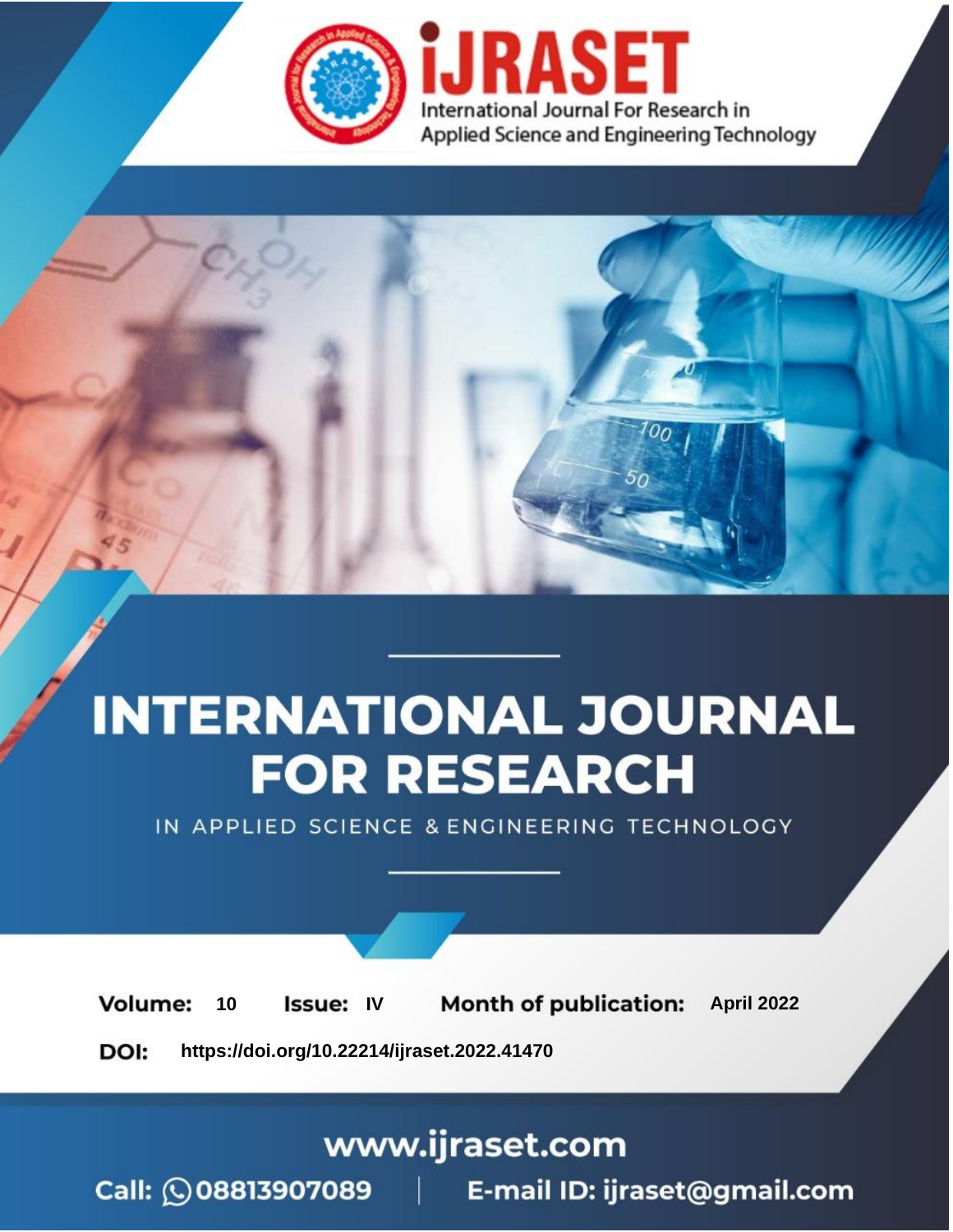

### **Fitverse: A Fitness Assistant Application using Flutter**

Siddharth Shetty<sup>1</sup>, Mehul Padyal<sup>2</sup>, Gauresh Tikam<sup>3</sup>, Ashwini Patil<sup>4</sup>

*1, 2, 3, 4Department of Computer Engineering, Shivajirao S. Jondhale College of Engineering, University of Mumbai*

*Abstract: With reference to this document, it describes the process and components of the development of the project. A fitness schedule is any behavioral pattern that one often and regularly does, by and large automatically; and Fitverse- the fitness assistant application, is a tool that aids the user in their fitness journey by providing them with customized diet recommendations and workout schedules. It also monitors if and when you complete your desired diet and fitness targets and acts as a guide in one's journey to achieve the aspired fitness goals. Turning good behaviors into habits makes them our default, automatic choices of action. This all but eliminates the willful effort required to repeat them. It aids users with their fitness journey by being the virtual fitness trainer. Fitverse is an android-based application built using Flutter that helps in achieving fitness goals and building concrete habits. The Prototype Model is used to develop this system along with iterative software development model. As for the software used to develop this system is Visual studio code and programming language used is Dart with Firebase as the database. This technology can transform the current daunting task to develop a fitness schedule or a habit and make it more efficient and easier.*

*Keywords: Dart language, Flutter, Iterative Software Development Model, Prototype Model, Firebase*

#### **I. INTRODUCTION**

Everyone wishes to build a fitness schedule and new healthy habits to reach their fitness goals but the process of developing that fitness schedule and following the process of achieving that fitness goal is not easy. There are a lot of obstacles that come in the way to maintaining that consistency to build a schedule e.g., getting overwhelmed, getting distracted or forgetting the order of activities. Fitverse can help you reach your fitness goals and also form long-lasting positive habits. Fitverse, a fitness assistant application recommends diets and workouts for you and helps you document your progress on the diet and workouts you have followed throughout the month. It encourages you to keep going and provide clear insight into how well you're really doing. Using Flutter app development method, we have tried to create an efficient, free-of-cost and low-end device supported Fitness Assistant Application that aids in creating fitness centric lifestyles.

#### **II. LITERATURE SURVEY**

Steven S. Coughlin, PhD1,\* , Mary Whitehead, MPH, CHES2, Joyce Q. Sheats, RN, MPH3, Jeff Mastromonico, concluded from their literature review that the accuracy from results obtained through fitness applications is found to be accurate and applications tend to increease awareness of food intake and weight management. [2]

Prof. Pooja Nagdev, Simran Batra , Sahil Pamnani , Pranav Parab ,Karan Parikh aimed to provide diets and workout using Machine Learning algorithms. [1]

Gourangi Taware, Rohit Agarwal, Pratik Dhende, Prathamesh Jondhalekar, Prof. Shailesh Hule, proposed an Artificial Intelligence based approach to develop an application that aims at improving overall fitness including posture correction and workout recommendation.[3]

Existing Fitness Assistant Applications like HealthifyMe and Nike Training Club provide digital fitness assistance through mobile applications. HealthifyMe charges a premium subsscription fee for providing fitness trainers and supports higher versions of android. Nike Training Club uses quiz based approach to determine the fitness schedules based on a variety of questions.

#### **III.METHODOLOGY**

The exisitng technologies use Java based application developments that use object-based approach to store and pass data for functioning of the application. We have proposed to develop a fitnesss assistant application using flutter which uses widget-based approach that consumes less functioning space and caters to users with lower-end phones with lower specs.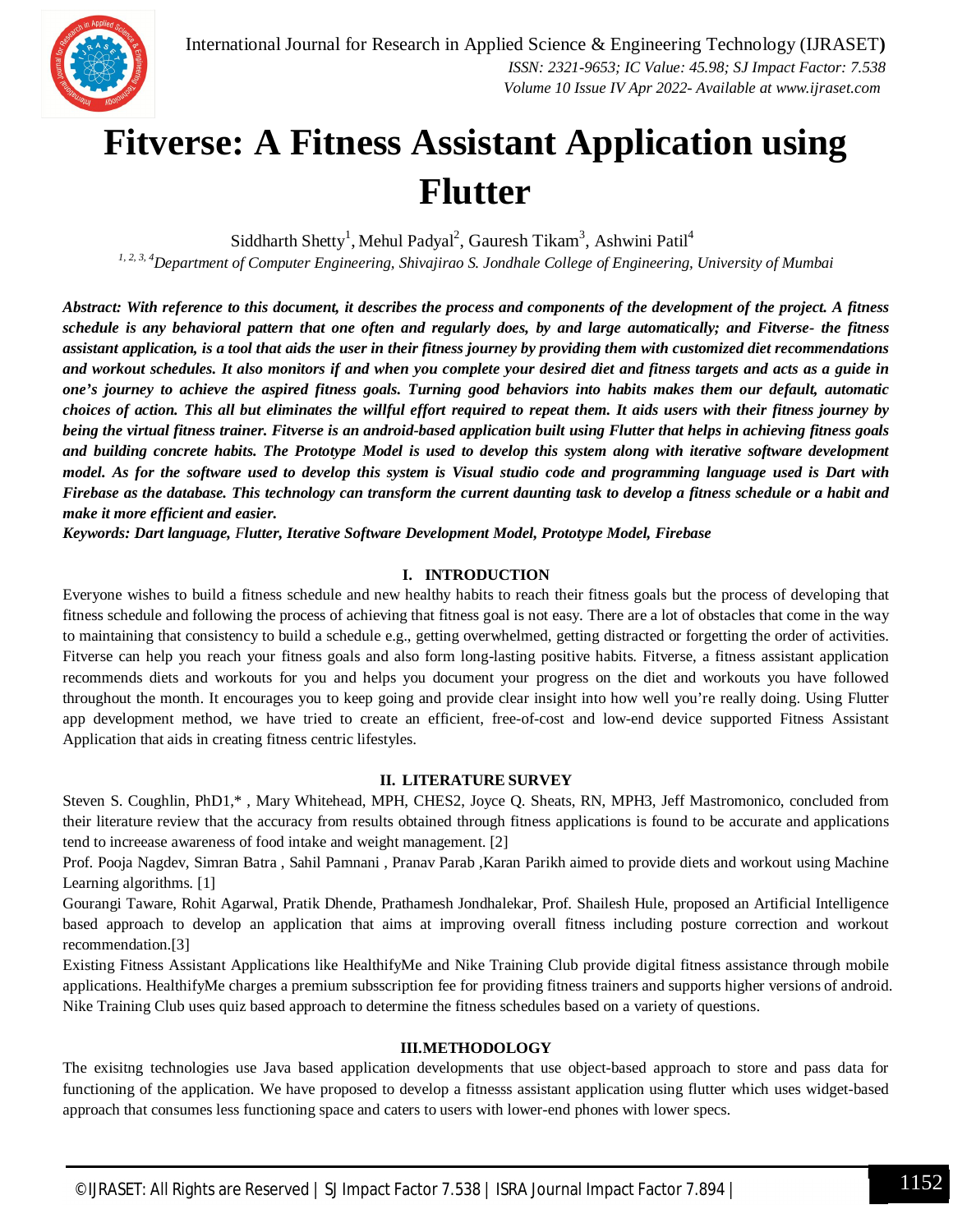

International Journal for Research in Applied Science & Engineering Technology (IJRASET**)**  *ISSN: 2321-9653; IC Value: 45.98; SJ Impact Factor: 7.538 Volume 10 Issue IV Apr 2022- Available at www.ijraset.com*

To use an easier and more programmer-friendly method, we have used Dart programming language which is based on flutter. Fitverse provides efficient diet recommendations by calculating manintainence calories, weight gain caloriess, weight loss calories, extreme weight gain calories and extreme weight loss calories, by taking user-provided inputs like height, current weight and target weight.

#### *A. Dart Programming Language*

Dart is an open-source, general-purpose, object-oriented programming language with C-style syntax developed by Google in 2011. The purpose of Dart programming is to create a front-end user interfaces for the web and mobile apps. It is under active development, compiled to native machine code for building mobile apps, inspired by other programming languages such as Java, JavaScript, C#, and is Strongly Typed. Since Dart is a compiled language so you cannot execute your code directly; instead, the compiler parses it and transfer it into machine code.

#### *B. Flutter*

Flutter is an open source framework to create high quality, high performance mobile applications across mobile operating systems - Android and iOS. It provides a simple, powerful, efficient and easy to understand SDK to write mobile application in Google's own language, Dart. This tutorial walks through the basics of Flutter framework, installation of Flutter SDK, setting up Android Studio to develop Flutter based application, architecture of Flutter framework and developing all type of mobile applications using Flutter framework.

#### *C. Maintenance Calories Calculation*

To calculate your daily maintenance calorie intake, or the calories you'd eat to stay at the same weight, grab a calculator – and your most recent weight and height in kilos and cm. We'll start by calculating your basal metabolic rate, or BMR, using the Mifflin St. Jeor equation, one of several options – but is commonly researched and regarded as a good estimate. BMR=  $10 x$  weight (kg) +  $6.25 x$  height (cm) +  $5$ 

#### **IV.IMPLEMENTATION**

A user first logs into the system by either entering their already existing user credentials or registers as a new user. Upon which they're redirected to the home page. There, the user enters their current weight, height and target weight in the application. The system runs a calculation that returns the Basal Metabolic Rate (BMR) according to the user given paramters. The computer then computes to determine what diets to recommend according to categories like maintainence, weight loss, extreme weight loss, weight gain, extreme weight gain, all of which have a unique code id associated with it linked to a BMR range.



#### Fig 1. System Design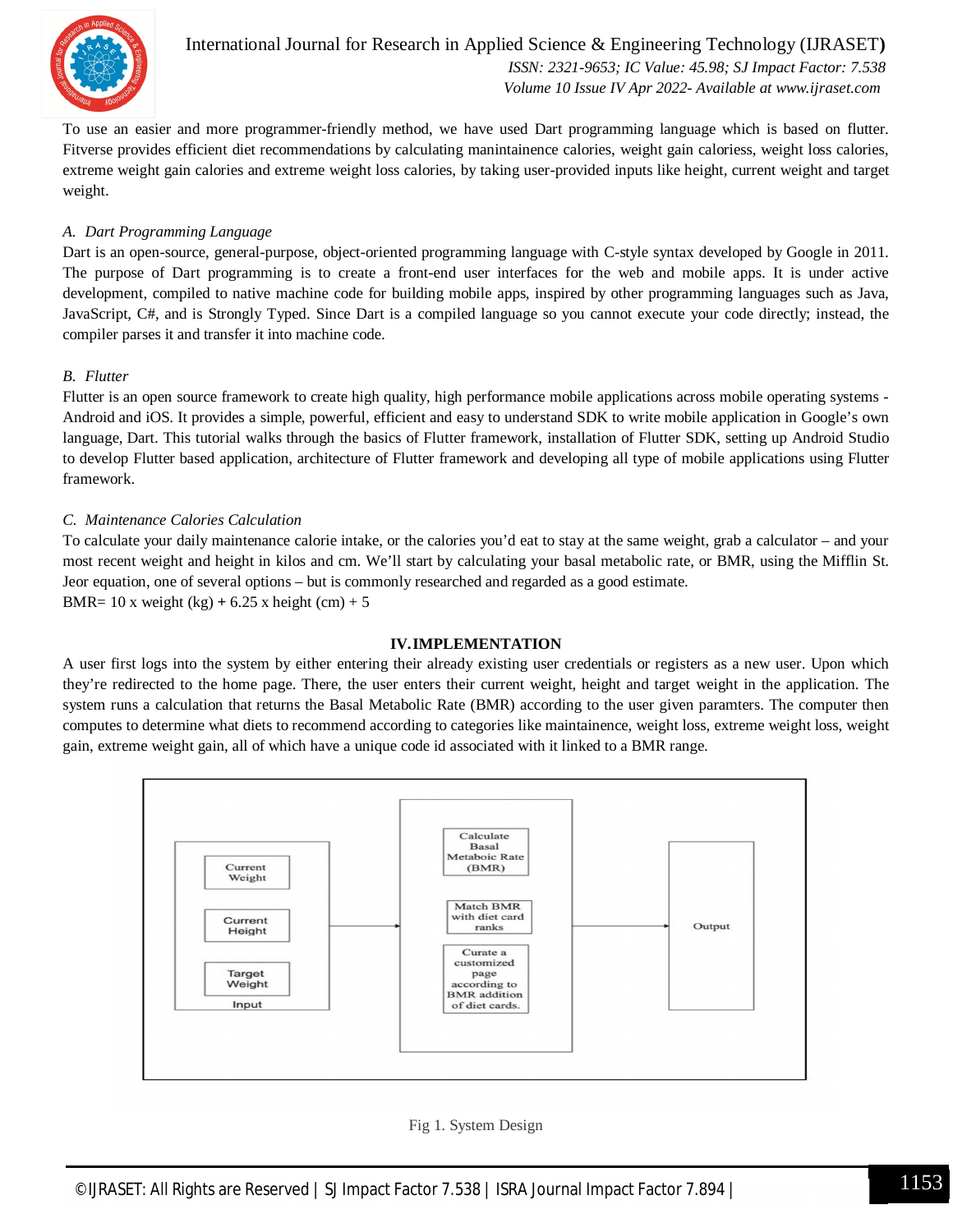

#### International Journal for Research in Applied Science & Engineering Technology (IJRASET**)**  *ISSN: 2321-9653; IC Value: 45.98; SJ Impact Factor: 7.538 Volume 10 Issue IV Apr 2022- Available at www.ijraset.com*

As shown in Fig.1, user-entered parameters are first collected by the system. A Basal Metabolic Rate is cacluated from it using the formula: BMR= 10 x weight (kg**) +** 6.25 x height (cm**) + 5.** The system then searches for the closest ranked page with BMR that falls in the given unique ranges. The recommendation system then generates customized diets and workouts based on unique indexing that is relative to the BMR value of the user. Using this approach, the dynamic space required for calculation is significantly reduced which is combined with Dart Programming Language's charecteristic of being a compiled language (Compiler directly parses the code and trasnfers it to machine code). This makes the application light-to-use for all the platforms it runs on and enables users with low-end phones with lower android version and lower specifications to operate it as well.



As shown in the figure 2.1, first the user uses their user credentials to login to the system. Then in screen showed in Fig 2.2, users enter their body paramters like current weight, height and target weight. This system then does the computation to fetch result which has a customized diet plan and workout.



A customized diet and workout is then generated using the calculated BMR value as shown in Fig.2.3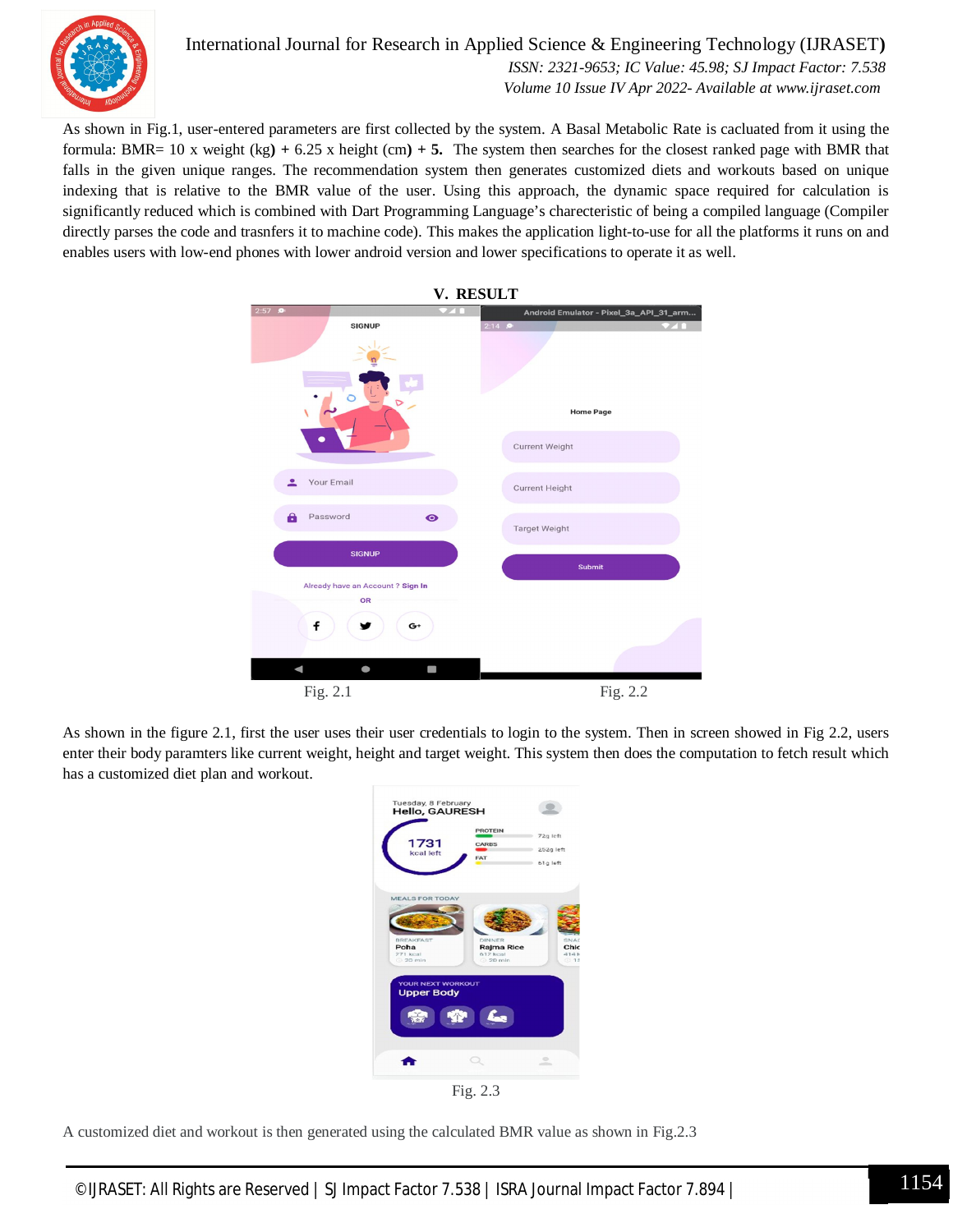

International Journal for Research in Applied Science & Engineering Technology (IJRASET**)**

 *ISSN: 2321-9653; IC Value: 45.98; SJ Impact Factor: 7.538 Volume 10 Issue IV Apr 2022- Available at www.ijraset.com*

#### **VI.CONCLUSION**

Our fitness assistant application manages to efficently generate customized diets and workouts according to unique user given body parameters. It uses Dart programming language which is a compiled lanuage i.e. the compiler parses the code and transfers it to machine code making it store less data in cache memory. In addition, it does not use dynamic computing making it consume less space without compromising on the efficiency. It enables users with lower-end devices and android softwares to use a fitness assistant application which is free of cost, works with lower-spec containing devices and which provides efficient customised workout plans and diets.

#### **REFERENCES**

- [1] Prof. Pooja Nagdev, Simran Batra , Sahil Pamnani , Pranav Parab ,Karan Parikh, "Health and Fitness Assistant", in the IJCRT | Volume 6, Issue 1 March 2018.
- [2] Steven S. Coughlin, PhD1,\*, Mary Whitehead, MPH, CHES2, Joyce Q. Sheats, RN, MPH3, Jeff Mastromonico4, Dale Hardy, PhD, RD, LD, CDE, CHES5, and Selina A. Smith, PhD, MDiv3, "Smartphone Applications for Promoting Healthy Diet and Nutrition: A Literature Review", in the Jacobs J Food Nutr. 2015.
- [3] Gourangi Taware, Rohit Agarwal, Pratik Dhende , Prathamesh Jondhalekar, Prof. Shailesh Hule, "AI-based Workout Assistant and Fitness guide" in the International Journal of Engineering Research & Technology (IJERT), Vol. 10 Issue 11, November-2021.
- [4] Iman Khaghani Far, Svetlana Nikitina, Marcos Baez, Ekaterina Taran, Fabio Casati, "Fitness Applications for Home-Based Training" in the Article in IEEE Pervasive Computing · October 2016 Khaghani Far et al. 2015.
- [5] Sakitha Anna Joseph, Reshma Raj K., Sony Vijayan, "User's Perspective about Mobile Fitness Applications" in the International Journal of Recent Technology and Engineering (IJRTE) Volume-8 Issue-6, March 2020.